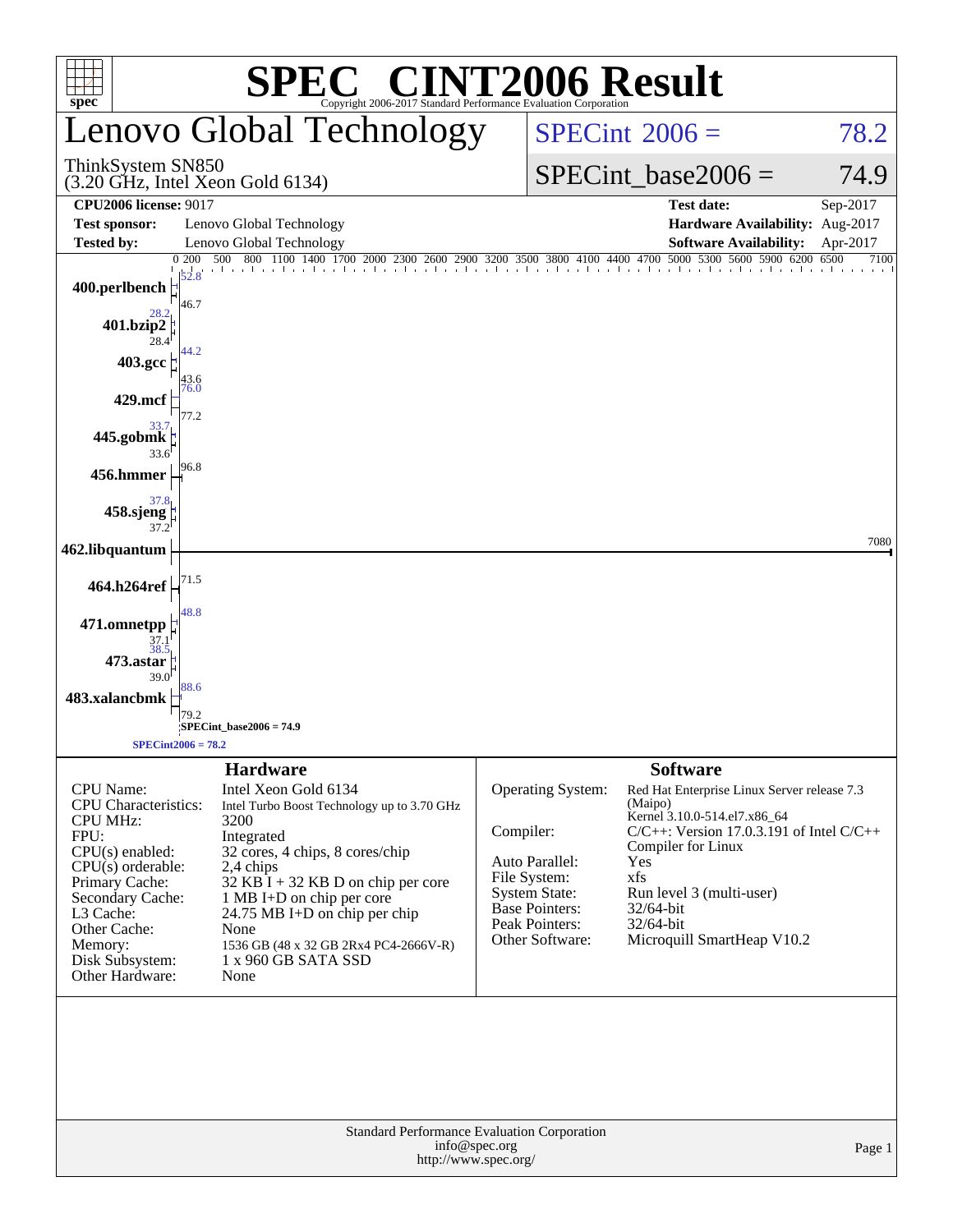

## enovo Global Technology

#### ThinkSystem SN850

(3.20 GHz, Intel Xeon Gold 6134)

 $SPECint2006 = 78.2$  $SPECint2006 = 78.2$ 

#### SPECint base2006 =  $74.9$

**[Test sponsor:](http://www.spec.org/auto/cpu2006/Docs/result-fields.html#Testsponsor)** Lenovo Global Technology **[Hardware Availability:](http://www.spec.org/auto/cpu2006/Docs/result-fields.html#HardwareAvailability)** Aug-2017

**[CPU2006 license:](http://www.spec.org/auto/cpu2006/Docs/result-fields.html#CPU2006license)** 9017 **[Test date:](http://www.spec.org/auto/cpu2006/Docs/result-fields.html#Testdate)** Sep-2017 **[Tested by:](http://www.spec.org/auto/cpu2006/Docs/result-fields.html#Testedby)** Lenovo Global Technology **[Software Availability:](http://www.spec.org/auto/cpu2006/Docs/result-fields.html#SoftwareAvailability)** Apr-2017

#### **[Results Table](http://www.spec.org/auto/cpu2006/Docs/result-fields.html#ResultsTable)**

|                                                                                                          | <b>Base</b>    |       |                |              |                |       | <b>Peak</b>    |              |                |              |                |              |
|----------------------------------------------------------------------------------------------------------|----------------|-------|----------------|--------------|----------------|-------|----------------|--------------|----------------|--------------|----------------|--------------|
| <b>Benchmark</b>                                                                                         | <b>Seconds</b> | Ratio | <b>Seconds</b> | <b>Ratio</b> | <b>Seconds</b> | Ratio | <b>Seconds</b> | <b>Ratio</b> | <b>Seconds</b> | <b>Ratio</b> | <b>Seconds</b> | <b>Ratio</b> |
| 400.perlbench                                                                                            | 209            | 46.7  | 210            | 46.6         | 209            | 46.7  | 185            | 52.9         | 186            | 52.7         | 185            | 52.8         |
| 401.bzip2                                                                                                | 339            | 28.5  | 340            | 28.4         | 340            | 28.4  | 341            | 28.3         | 342            | 28.2         | 342            | 28.2         |
| $403.\mathrm{gcc}$                                                                                       | 185            | 43.5  | 185            | 43.6         | 185            | 43.6  | 182            | 44.3         | 182            | 44.2         | 182            | 44.2         |
| $429$ mcf                                                                                                | 118            | 77.2  | 119            | 76.8         | 117            | 78.0  | 122            | 74.9         | 120            | 76.0         | 119            | 76.7         |
| $445$ .gobmk                                                                                             | 312            | 33.6  | 312            | 33.7         | 312            | 33.6  | 312            | 33.7         | 311            | 33.8         | 311            | 33.7         |
| $456.$ hmmer                                                                                             | 96.4           | 96.8  | 96.4           | 96.8         | 96.4           | 96.7  | 96.4           | 96.8         | 96.4           | 96.8         | 96.4           | 96.7         |
| $458$ .sjeng                                                                                             | <u>325</u>     | 37.2  | 325            | 37.2         | 325            | 37.2  | 320            | 37.8         | 320            | 37.8         | 320            | 37.8         |
| 462.libquantum                                                                                           | 2.93           | 7080  | 2.93           | 7070         | 2.92           | 7090  | 2.93           | 7080         | 2.93           | 7070         | 2.92           | 7090         |
| 464.h264ref                                                                                              | 310            | 71.5  | 309            | 71.7         | 310            | 71.5  | 310            | 71.5         | 309            | 71.7         | 310            | 71.5         |
| $ 471$ .omnetpp                                                                                          | 168            | 37.1  | 168            | 37.3         | 170            | 36.9  | 128            | 48.8         | 130            | 48.1         | 128            | 48.8         |
| $473$ . astar                                                                                            | 180            | 38.9  | 180            | 39.0         | 180            | 39.0  | 182            | 38.5         | 182            | 38.5         | 183            | 38.4         |
| 483.xalancbmk                                                                                            | 87.0           | 79.3  | 87.1           | 79.2         | 87.1           | 79.2  | 77.9           | 88.6         | 77.9           | 88.6         | 77.7           | 88.8         |
| Results appear in the order in which they were run. Bold underlined text indicates a median measurement. |                |       |                |              |                |       |                |              |                |              |                |              |

#### **[Submit Notes](http://www.spec.org/auto/cpu2006/Docs/result-fields.html#SubmitNotes)**

The config file option 'submit' was used.

#### **[Operating System Notes](http://www.spec.org/auto/cpu2006/Docs/result-fields.html#OperatingSystemNotes)**

Stack size set to unlimited using "ulimit -s unlimited"

#### **[Platform Notes](http://www.spec.org/auto/cpu2006/Docs/result-fields.html#PlatformNotes)**

 BIOS configuration: Choose Operating Mode set to Maximum Performance Hyper-Threading set to Disable LLC dead line alloc set to Disable Sysinfo program /home/cpu2006-1.2-ic17.0u3/config/sysinfo.rev6993 Revision 6993 of 2015-11-06 (b5e8d4b4eb51ed28d7f98696cbe290c1) running on SN850-01 Thu Sep 7 10:18:54 2017

 This section contains SUT (System Under Test) info as seen by some common utilities. To remove or add to this section, see: <http://www.spec.org/cpu2006/Docs/config.html#sysinfo>

 From /proc/cpuinfo model name : Intel(R) Xeon(R) Gold 6134 CPU @ 3.20GHz 4 "physical id"s (chips) 32 "processors" cores, siblings (Caution: counting these is hw and system dependent. The following excerpts from /proc/cpuinfo might not be reliable. Use with caution.)

Continued on next page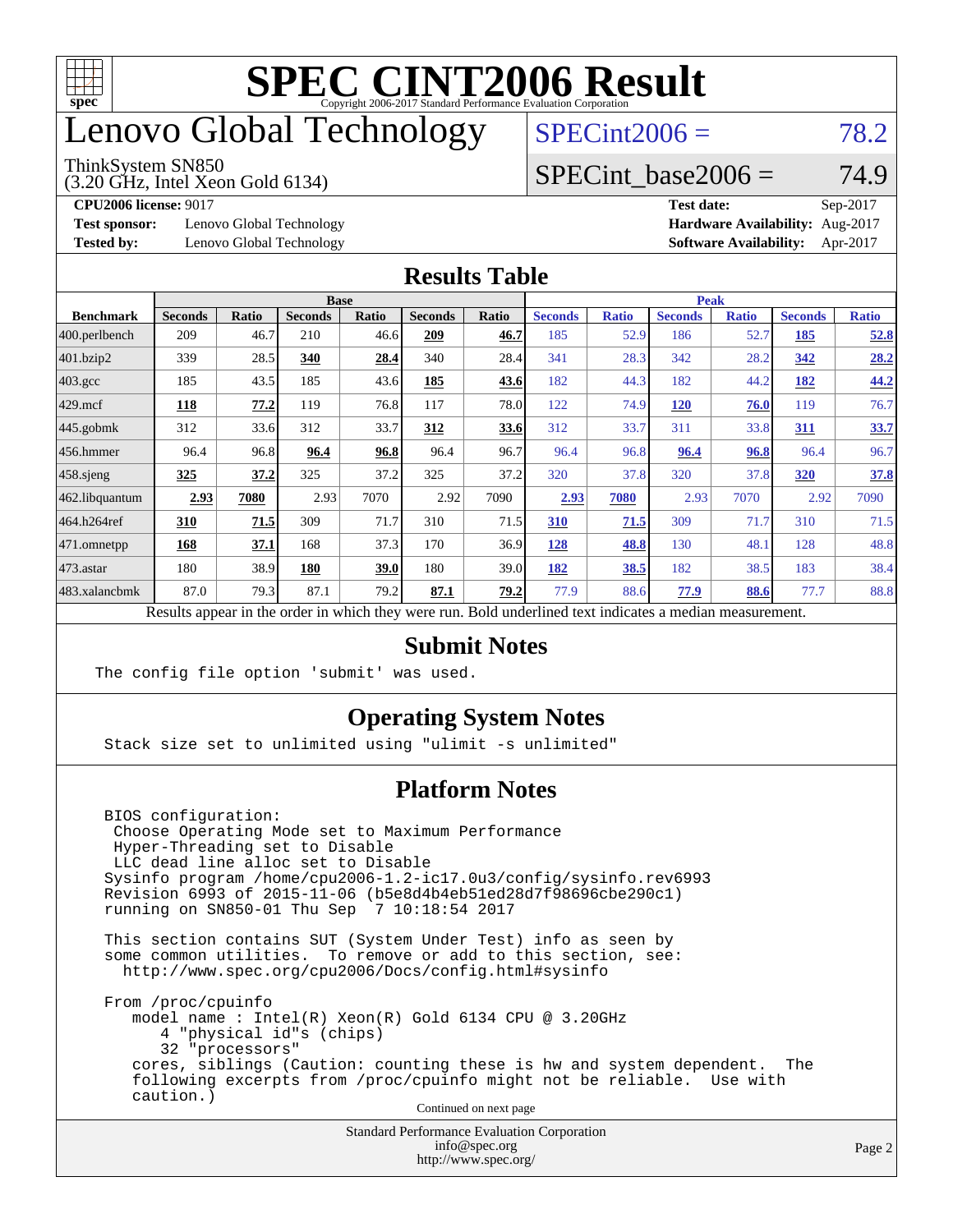

# Lenovo Global Technology

 $SPECint2006 = 78.2$  $SPECint2006 = 78.2$ 

#### ThinkSystem SN850

(3.20 GHz, Intel Xeon Gold 6134)

 $SPECTnt\_base2006 = 74.9$ 

**[Test sponsor:](http://www.spec.org/auto/cpu2006/Docs/result-fields.html#Testsponsor)** Lenovo Global Technology **[Hardware Availability:](http://www.spec.org/auto/cpu2006/Docs/result-fields.html#HardwareAvailability)** Aug-2017 **[Tested by:](http://www.spec.org/auto/cpu2006/Docs/result-fields.html#Testedby)** Lenovo Global Technology **[Software Availability:](http://www.spec.org/auto/cpu2006/Docs/result-fields.html#SoftwareAvailability)** Apr-2017

**[CPU2006 license:](http://www.spec.org/auto/cpu2006/Docs/result-fields.html#CPU2006license)** 9017 **[Test date:](http://www.spec.org/auto/cpu2006/Docs/result-fields.html#Testdate)** Sep-2017

#### **[Platform Notes \(Continued\)](http://www.spec.org/auto/cpu2006/Docs/result-fields.html#PlatformNotes)**

| physical 1: cores 0 2 3 9 16 19 26 27<br>physical 2: cores 0 2 3 9 16 19 26 27<br>physical 3: cores 0 1 2 3 10 11 24 27<br>cache size : 25344 KB<br>From /proc/meminfo<br>MemTotal:<br>1584969968 kB<br>HugePages_Total:<br>$\Omega$<br>Hugepagesize:<br>2048 kB<br>From /etc/*release* /etc/*version*<br>os-release:<br>NAME="Red Hat Enterprise Linux Server"<br>VERSION="7.3 (Maipo)"<br>ID="rhel"<br>ID_LIKE="fedora"<br>VERSION_ID="7.3"<br>PRETTY NAME="Red Hat Enterprise Linux Server 7.3 (Maipo)"<br>ANSI COLOR="0;31"<br>CPE_NAME="cpe:/o:redhat:enterprise_linux:7.3:GA:server"<br>redhat-release: Red Hat Enterprise Linux Server release 7.3 (Maipo)<br>system-release: Red Hat Enterprise Linux Server release 7.3 (Maipo)<br>system-release-cpe: cpe:/o:redhat:enterprise_linux:7.3:ga:server<br>uname $-a$ :<br>Linux SN850-01 3.10.0-514.el7.x86_64 #1 SMP Wed Oct 19 11:24:13 EDT 2016<br>x86_64 x86_64 x86_64 GNU/Linux<br>run-level $3$ Sep $7$ 10:17<br>SPEC is set to: /home/cpu2006-1.2-ic17.0u3<br>Filesystem<br>Type Size Used Avail Use% Mounted on<br>/dev/sda4<br>xfs<br>836G<br>13G 824G<br>2% /home<br>Additional information from dmidecode:<br>Warning: Use caution when you interpret this section. The 'dmidecode' program<br>reads system data which is "intended to allow hardware to be accurately<br>determined", but the intent may not be met, as there are frequent changes to<br>hardware, firmware, and the "DMTF SMBIOS" standard.<br>BIOS Lenovo - [IVE109A-1.00]- 04/27/2017<br>Memory:<br>48x Samsung M393A4K40BB2-CTD 32 GB 2 rank 2666 MHz<br>(End of data from sysinfo program) | Page 3 |
|-----------------------------------------------------------------------------------------------------------------------------------------------------------------------------------------------------------------------------------------------------------------------------------------------------------------------------------------------------------------------------------------------------------------------------------------------------------------------------------------------------------------------------------------------------------------------------------------------------------------------------------------------------------------------------------------------------------------------------------------------------------------------------------------------------------------------------------------------------------------------------------------------------------------------------------------------------------------------------------------------------------------------------------------------------------------------------------------------------------------------------------------------------------------------------------------------------------------------------------------------------------------------------------------------------------------------------------------------------------------------------------------------------------------------------------------------------------------------------------------------------------------------------------------------------------------------------------------------------------------------------------|--------|
|                                                                                                                                                                                                                                                                                                                                                                                                                                                                                                                                                                                                                                                                                                                                                                                                                                                                                                                                                                                                                                                                                                                                                                                                                                                                                                                                                                                                                                                                                                                                                                                                                                   |        |
|                                                                                                                                                                                                                                                                                                                                                                                                                                                                                                                                                                                                                                                                                                                                                                                                                                                                                                                                                                                                                                                                                                                                                                                                                                                                                                                                                                                                                                                                                                                                                                                                                                   |        |
|                                                                                                                                                                                                                                                                                                                                                                                                                                                                                                                                                                                                                                                                                                                                                                                                                                                                                                                                                                                                                                                                                                                                                                                                                                                                                                                                                                                                                                                                                                                                                                                                                                   |        |
|                                                                                                                                                                                                                                                                                                                                                                                                                                                                                                                                                                                                                                                                                                                                                                                                                                                                                                                                                                                                                                                                                                                                                                                                                                                                                                                                                                                                                                                                                                                                                                                                                                   |        |
|                                                                                                                                                                                                                                                                                                                                                                                                                                                                                                                                                                                                                                                                                                                                                                                                                                                                                                                                                                                                                                                                                                                                                                                                                                                                                                                                                                                                                                                                                                                                                                                                                                   |        |
|                                                                                                                                                                                                                                                                                                                                                                                                                                                                                                                                                                                                                                                                                                                                                                                                                                                                                                                                                                                                                                                                                                                                                                                                                                                                                                                                                                                                                                                                                                                                                                                                                                   |        |
|                                                                                                                                                                                                                                                                                                                                                                                                                                                                                                                                                                                                                                                                                                                                                                                                                                                                                                                                                                                                                                                                                                                                                                                                                                                                                                                                                                                                                                                                                                                                                                                                                                   |        |
|                                                                                                                                                                                                                                                                                                                                                                                                                                                                                                                                                                                                                                                                                                                                                                                                                                                                                                                                                                                                                                                                                                                                                                                                                                                                                                                                                                                                                                                                                                                                                                                                                                   |        |
|                                                                                                                                                                                                                                                                                                                                                                                                                                                                                                                                                                                                                                                                                                                                                                                                                                                                                                                                                                                                                                                                                                                                                                                                                                                                                                                                                                                                                                                                                                                                                                                                                                   |        |
|                                                                                                                                                                                                                                                                                                                                                                                                                                                                                                                                                                                                                                                                                                                                                                                                                                                                                                                                                                                                                                                                                                                                                                                                                                                                                                                                                                                                                                                                                                                                                                                                                                   |        |
| cpu cores $: 8$<br>siblings : 8<br>physical 0: cores 0 2 3 9 16 19 26 27                                                                                                                                                                                                                                                                                                                                                                                                                                                                                                                                                                                                                                                                                                                                                                                                                                                                                                                                                                                                                                                                                                                                                                                                                                                                                                                                                                                                                                                                                                                                                          |        |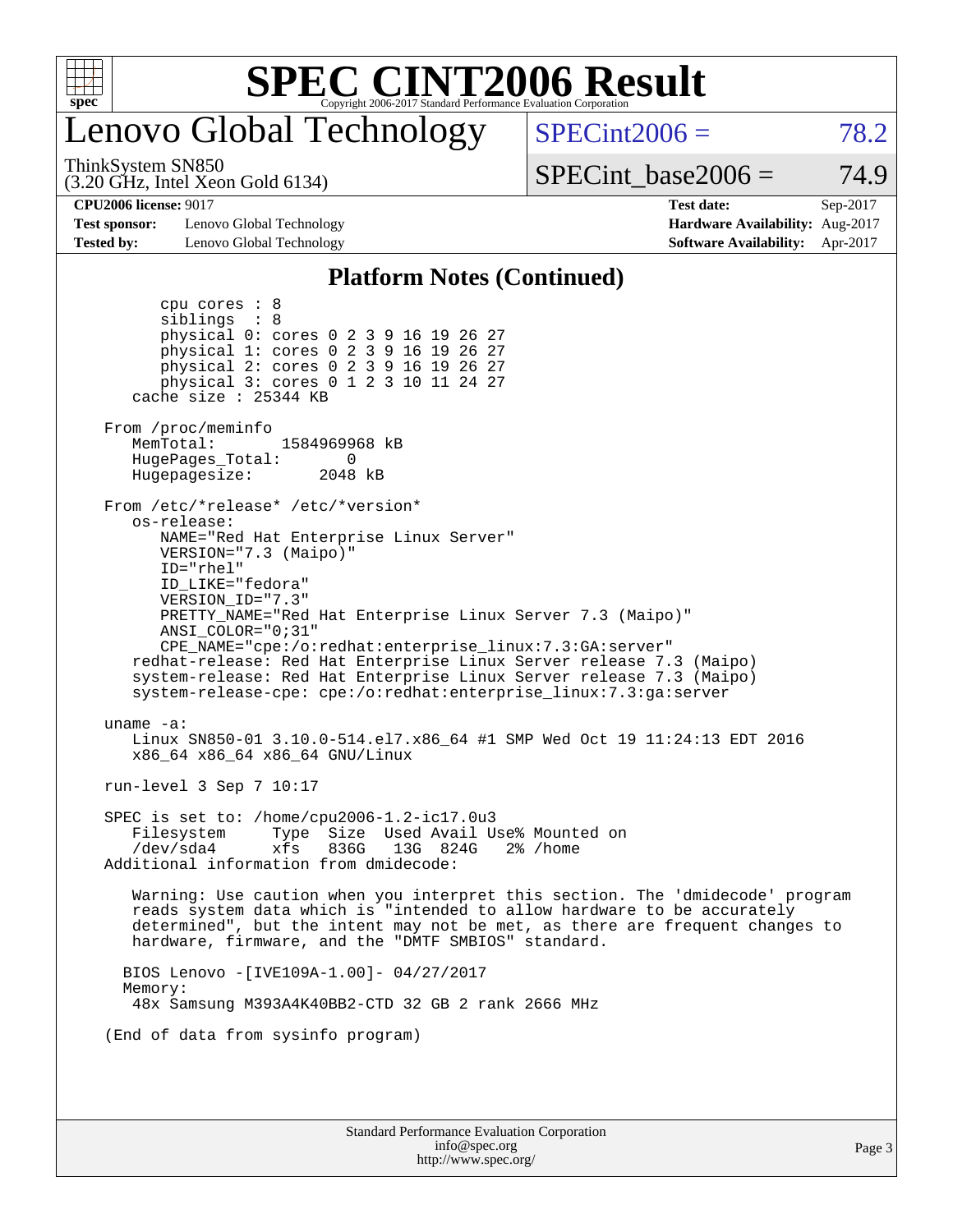

### enovo Global Technology

 $SPECint2006 = 78.2$  $SPECint2006 = 78.2$ 

(3.20 GHz, Intel Xeon Gold 6134) ThinkSystem SN850

SPECint base2006 =  $74.9$ 

**[Test sponsor:](http://www.spec.org/auto/cpu2006/Docs/result-fields.html#Testsponsor)** Lenovo Global Technology **[Hardware Availability:](http://www.spec.org/auto/cpu2006/Docs/result-fields.html#HardwareAvailability)** Aug-2017

**[CPU2006 license:](http://www.spec.org/auto/cpu2006/Docs/result-fields.html#CPU2006license)** 9017 **[Test date:](http://www.spec.org/auto/cpu2006/Docs/result-fields.html#Testdate)** Sep-2017 **[Tested by:](http://www.spec.org/auto/cpu2006/Docs/result-fields.html#Testedby)** Lenovo Global Technology **[Software Availability:](http://www.spec.org/auto/cpu2006/Docs/result-fields.html#SoftwareAvailability)** Apr-2017

#### **[General Notes](http://www.spec.org/auto/cpu2006/Docs/result-fields.html#GeneralNotes)**

Environment variables set by runspec before the start of the run: KMP AFFINITY = "granularity=fine, compact,  $0,3$ " LD\_LIBRARY\_PATH = "/home/cpu2006-1.2-ic17.0u3/lib/ia32:/home/cpu2006-1.2-ic17.0u3/lib/intel64:/home/cpu2006-1.2-ic17.0u3/sh10.2" OMP\_NUM\_THREADS = "32"

 Binaries compiled on a system with 1x Intel Core i7-4790 CPU + 32GB RAM memory using Redhat Enterprise Linux 7.2 Transparent Huge Pages enabled by default. Filesystem page cache cleared with: shell invocation of 'sync; echo 3 > /proc/sys/vm/drop\_caches' prior to run

#### **[Base Compiler Invocation](http://www.spec.org/auto/cpu2006/Docs/result-fields.html#BaseCompilerInvocation)**

[C benchmarks](http://www.spec.org/auto/cpu2006/Docs/result-fields.html#Cbenchmarks): [icc -m64](http://www.spec.org/cpu2006/results/res2017q4/cpu2006-20170918-50006.flags.html#user_CCbase_intel_icc_64bit_bda6cc9af1fdbb0edc3795bac97ada53)

[C++ benchmarks:](http://www.spec.org/auto/cpu2006/Docs/result-fields.html#CXXbenchmarks) [icpc -m64](http://www.spec.org/cpu2006/results/res2017q4/cpu2006-20170918-50006.flags.html#user_CXXbase_intel_icpc_64bit_fc66a5337ce925472a5c54ad6a0de310)

#### **[Base Portability Flags](http://www.spec.org/auto/cpu2006/Docs/result-fields.html#BasePortabilityFlags)**

 400.perlbench: [-DSPEC\\_CPU\\_LP64](http://www.spec.org/cpu2006/results/res2017q4/cpu2006-20170918-50006.flags.html#b400.perlbench_basePORTABILITY_DSPEC_CPU_LP64) [-DSPEC\\_CPU\\_LINUX\\_X64](http://www.spec.org/cpu2006/results/res2017q4/cpu2006-20170918-50006.flags.html#b400.perlbench_baseCPORTABILITY_DSPEC_CPU_LINUX_X64) 401.bzip2: [-DSPEC\\_CPU\\_LP64](http://www.spec.org/cpu2006/results/res2017q4/cpu2006-20170918-50006.flags.html#suite_basePORTABILITY401_bzip2_DSPEC_CPU_LP64) 403.gcc: [-DSPEC\\_CPU\\_LP64](http://www.spec.org/cpu2006/results/res2017q4/cpu2006-20170918-50006.flags.html#suite_basePORTABILITY403_gcc_DSPEC_CPU_LP64) 429.mcf: [-DSPEC\\_CPU\\_LP64](http://www.spec.org/cpu2006/results/res2017q4/cpu2006-20170918-50006.flags.html#suite_basePORTABILITY429_mcf_DSPEC_CPU_LP64) 445.gobmk: [-DSPEC\\_CPU\\_LP64](http://www.spec.org/cpu2006/results/res2017q4/cpu2006-20170918-50006.flags.html#suite_basePORTABILITY445_gobmk_DSPEC_CPU_LP64) 456.hmmer: [-DSPEC\\_CPU\\_LP64](http://www.spec.org/cpu2006/results/res2017q4/cpu2006-20170918-50006.flags.html#suite_basePORTABILITY456_hmmer_DSPEC_CPU_LP64) 458.sjeng: [-DSPEC\\_CPU\\_LP64](http://www.spec.org/cpu2006/results/res2017q4/cpu2006-20170918-50006.flags.html#suite_basePORTABILITY458_sjeng_DSPEC_CPU_LP64) 462.libquantum: [-DSPEC\\_CPU\\_LP64](http://www.spec.org/cpu2006/results/res2017q4/cpu2006-20170918-50006.flags.html#suite_basePORTABILITY462_libquantum_DSPEC_CPU_LP64) [-DSPEC\\_CPU\\_LINUX](http://www.spec.org/cpu2006/results/res2017q4/cpu2006-20170918-50006.flags.html#b462.libquantum_baseCPORTABILITY_DSPEC_CPU_LINUX) 464.h264ref: [-DSPEC\\_CPU\\_LP64](http://www.spec.org/cpu2006/results/res2017q4/cpu2006-20170918-50006.flags.html#suite_basePORTABILITY464_h264ref_DSPEC_CPU_LP64) 471.omnetpp: [-DSPEC\\_CPU\\_LP64](http://www.spec.org/cpu2006/results/res2017q4/cpu2006-20170918-50006.flags.html#suite_basePORTABILITY471_omnetpp_DSPEC_CPU_LP64) 473.astar: [-DSPEC\\_CPU\\_LP64](http://www.spec.org/cpu2006/results/res2017q4/cpu2006-20170918-50006.flags.html#suite_basePORTABILITY473_astar_DSPEC_CPU_LP64) 483.xalancbmk: [-DSPEC\\_CPU\\_LP64](http://www.spec.org/cpu2006/results/res2017q4/cpu2006-20170918-50006.flags.html#suite_basePORTABILITY483_xalancbmk_DSPEC_CPU_LP64) [-DSPEC\\_CPU\\_LINUX](http://www.spec.org/cpu2006/results/res2017q4/cpu2006-20170918-50006.flags.html#b483.xalancbmk_baseCXXPORTABILITY_DSPEC_CPU_LINUX)

### **[Base Optimization Flags](http://www.spec.org/auto/cpu2006/Docs/result-fields.html#BaseOptimizationFlags)**

[C benchmarks](http://www.spec.org/auto/cpu2006/Docs/result-fields.html#Cbenchmarks):

[-xCORE-AVX2](http://www.spec.org/cpu2006/results/res2017q4/cpu2006-20170918-50006.flags.html#user_CCbase_f-xCORE-AVX2) [-ipo](http://www.spec.org/cpu2006/results/res2017q4/cpu2006-20170918-50006.flags.html#user_CCbase_f-ipo) [-O3](http://www.spec.org/cpu2006/results/res2017q4/cpu2006-20170918-50006.flags.html#user_CCbase_f-O3) [-no-prec-div](http://www.spec.org/cpu2006/results/res2017q4/cpu2006-20170918-50006.flags.html#user_CCbase_f-no-prec-div) [-parallel](http://www.spec.org/cpu2006/results/res2017q4/cpu2006-20170918-50006.flags.html#user_CCbase_f-parallel) [-qopt-prefetch](http://www.spec.org/cpu2006/results/res2017q4/cpu2006-20170918-50006.flags.html#user_CCbase_f-qopt-prefetch) [-auto-p32](http://www.spec.org/cpu2006/results/res2017q4/cpu2006-20170918-50006.flags.html#user_CCbase_f-auto-p32)

[C++ benchmarks:](http://www.spec.org/auto/cpu2006/Docs/result-fields.html#CXXbenchmarks)

[-xCORE-AVX2](http://www.spec.org/cpu2006/results/res2017q4/cpu2006-20170918-50006.flags.html#user_CXXbase_f-xCORE-AVX2) [-ipo](http://www.spec.org/cpu2006/results/res2017q4/cpu2006-20170918-50006.flags.html#user_CXXbase_f-ipo) [-O3](http://www.spec.org/cpu2006/results/res2017q4/cpu2006-20170918-50006.flags.html#user_CXXbase_f-O3) [-no-prec-div](http://www.spec.org/cpu2006/results/res2017q4/cpu2006-20170918-50006.flags.html#user_CXXbase_f-no-prec-div) [-qopt-prefetch](http://www.spec.org/cpu2006/results/res2017q4/cpu2006-20170918-50006.flags.html#user_CXXbase_f-qopt-prefetch) [-auto-p32](http://www.spec.org/cpu2006/results/res2017q4/cpu2006-20170918-50006.flags.html#user_CXXbase_f-auto-p32) [-Wl,-z,muldefs](http://www.spec.org/cpu2006/results/res2017q4/cpu2006-20170918-50006.flags.html#user_CXXbase_link_force_multiple1_74079c344b956b9658436fd1b6dd3a8a) [-L/sh10.2 -lsmartheap64](http://www.spec.org/cpu2006/results/res2017q4/cpu2006-20170918-50006.flags.html#user_CXXbase_SmartHeap64_63911d860fc08c15fa1d5bf319b9d8d5)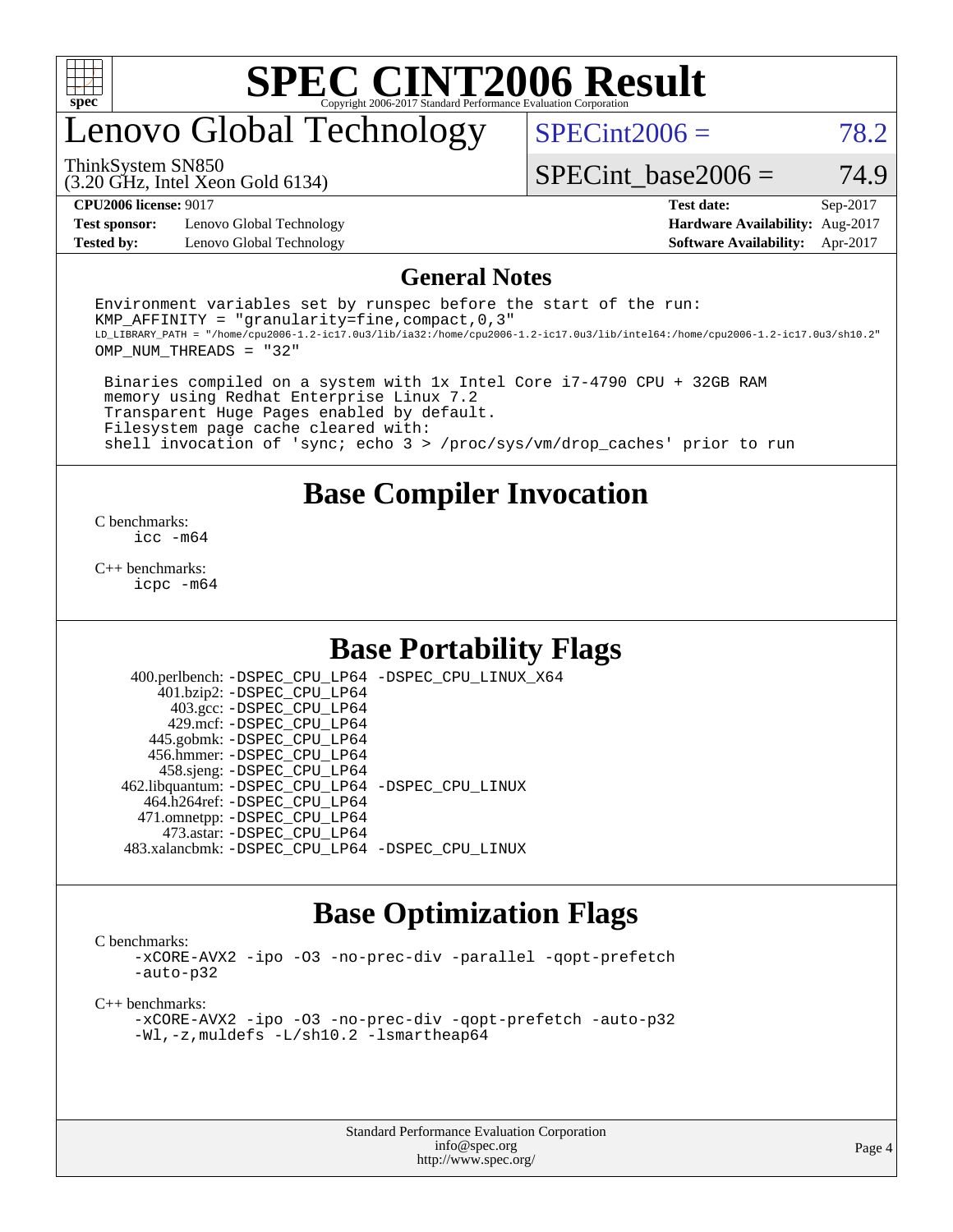

# enovo Global Technology

ThinkSystem SN850

 $SPECint2006 = 78.2$  $SPECint2006 = 78.2$ 

(3.20 GHz, Intel Xeon Gold 6134)

SPECint base2006 =  $74.9$ 

**[Test sponsor:](http://www.spec.org/auto/cpu2006/Docs/result-fields.html#Testsponsor)** Lenovo Global Technology **[Hardware Availability:](http://www.spec.org/auto/cpu2006/Docs/result-fields.html#HardwareAvailability)** Aug-2017 **[Tested by:](http://www.spec.org/auto/cpu2006/Docs/result-fields.html#Testedby)** Lenovo Global Technology **[Software Availability:](http://www.spec.org/auto/cpu2006/Docs/result-fields.html#SoftwareAvailability)** Apr-2017

**[CPU2006 license:](http://www.spec.org/auto/cpu2006/Docs/result-fields.html#CPU2006license)** 9017 **[Test date:](http://www.spec.org/auto/cpu2006/Docs/result-fields.html#Testdate)** Sep-2017

### **[Base Other Flags](http://www.spec.org/auto/cpu2006/Docs/result-fields.html#BaseOtherFlags)**

[C benchmarks](http://www.spec.org/auto/cpu2006/Docs/result-fields.html#Cbenchmarks):

403.gcc: [-Dalloca=\\_alloca](http://www.spec.org/cpu2006/results/res2017q4/cpu2006-20170918-50006.flags.html#b403.gcc_baseEXTRA_CFLAGS_Dalloca_be3056838c12de2578596ca5467af7f3)

### **[Peak Compiler Invocation](http://www.spec.org/auto/cpu2006/Docs/result-fields.html#PeakCompilerInvocation)**

[C benchmarks \(except as noted below\)](http://www.spec.org/auto/cpu2006/Docs/result-fields.html#Cbenchmarksexceptasnotedbelow):

[icc -m64](http://www.spec.org/cpu2006/results/res2017q4/cpu2006-20170918-50006.flags.html#user_CCpeak_intel_icc_64bit_bda6cc9af1fdbb0edc3795bac97ada53)

400.perlbench: [icc -m32 -L/opt/intel/compilers\\_and\\_libraries\\_2017/linux/lib/ia32](http://www.spec.org/cpu2006/results/res2017q4/cpu2006-20170918-50006.flags.html#user_peakCCLD400_perlbench_intel_icc_c29f3ff5a7ed067b11e4ec10a03f03ae)

445.gobmk: [icc -m32 -L/opt/intel/compilers\\_and\\_libraries\\_2017/linux/lib/ia32](http://www.spec.org/cpu2006/results/res2017q4/cpu2006-20170918-50006.flags.html#user_peakCCLD445_gobmk_intel_icc_c29f3ff5a7ed067b11e4ec10a03f03ae)

[C++ benchmarks \(except as noted below\):](http://www.spec.org/auto/cpu2006/Docs/result-fields.html#CXXbenchmarksexceptasnotedbelow)

[icc -m32 -L/opt/intel/compilers\\_and\\_libraries\\_2017/linux/lib/ia32](http://www.spec.org/cpu2006/results/res2017q4/cpu2006-20170918-50006.flags.html#user_CXXpeak_intel_icc_c29f3ff5a7ed067b11e4ec10a03f03ae)

473.astar: [icpc -m64](http://www.spec.org/cpu2006/results/res2017q4/cpu2006-20170918-50006.flags.html#user_peakCXXLD473_astar_intel_icpc_64bit_fc66a5337ce925472a5c54ad6a0de310)

### **[Peak Portability Flags](http://www.spec.org/auto/cpu2006/Docs/result-fields.html#PeakPortabilityFlags)**

 400.perlbench: [-D\\_FILE\\_OFFSET\\_BITS=64](http://www.spec.org/cpu2006/results/res2017q4/cpu2006-20170918-50006.flags.html#user_peakPORTABILITY400_perlbench_file_offset_bits_64_438cf9856305ebd76870a2c6dc2689ab) [-DSPEC\\_CPU\\_LINUX\\_IA32](http://www.spec.org/cpu2006/results/res2017q4/cpu2006-20170918-50006.flags.html#b400.perlbench_peakCPORTABILITY_DSPEC_CPU_LINUX_IA32) 401.bzip2: [-DSPEC\\_CPU\\_LP64](http://www.spec.org/cpu2006/results/res2017q4/cpu2006-20170918-50006.flags.html#suite_peakPORTABILITY401_bzip2_DSPEC_CPU_LP64) 403.gcc: [-DSPEC\\_CPU\\_LP64](http://www.spec.org/cpu2006/results/res2017q4/cpu2006-20170918-50006.flags.html#suite_peakPORTABILITY403_gcc_DSPEC_CPU_LP64) 429.mcf: [-DSPEC\\_CPU\\_LP64](http://www.spec.org/cpu2006/results/res2017q4/cpu2006-20170918-50006.flags.html#suite_peakPORTABILITY429_mcf_DSPEC_CPU_LP64) 445.gobmk: [-D\\_FILE\\_OFFSET\\_BITS=64](http://www.spec.org/cpu2006/results/res2017q4/cpu2006-20170918-50006.flags.html#user_peakPORTABILITY445_gobmk_file_offset_bits_64_438cf9856305ebd76870a2c6dc2689ab) 456.hmmer: [-DSPEC\\_CPU\\_LP64](http://www.spec.org/cpu2006/results/res2017q4/cpu2006-20170918-50006.flags.html#suite_peakPORTABILITY456_hmmer_DSPEC_CPU_LP64) 458.sjeng: [-DSPEC\\_CPU\\_LP64](http://www.spec.org/cpu2006/results/res2017q4/cpu2006-20170918-50006.flags.html#suite_peakPORTABILITY458_sjeng_DSPEC_CPU_LP64) 462.libquantum: [-DSPEC\\_CPU\\_LP64](http://www.spec.org/cpu2006/results/res2017q4/cpu2006-20170918-50006.flags.html#suite_peakPORTABILITY462_libquantum_DSPEC_CPU_LP64) [-DSPEC\\_CPU\\_LINUX](http://www.spec.org/cpu2006/results/res2017q4/cpu2006-20170918-50006.flags.html#b462.libquantum_peakCPORTABILITY_DSPEC_CPU_LINUX) 464.h264ref: [-DSPEC\\_CPU\\_LP64](http://www.spec.org/cpu2006/results/res2017q4/cpu2006-20170918-50006.flags.html#suite_peakPORTABILITY464_h264ref_DSPEC_CPU_LP64) 471.omnetpp: [-D\\_FILE\\_OFFSET\\_BITS=64](http://www.spec.org/cpu2006/results/res2017q4/cpu2006-20170918-50006.flags.html#user_peakPORTABILITY471_omnetpp_file_offset_bits_64_438cf9856305ebd76870a2c6dc2689ab) 473.astar: [-DSPEC\\_CPU\\_LP64](http://www.spec.org/cpu2006/results/res2017q4/cpu2006-20170918-50006.flags.html#suite_peakPORTABILITY473_astar_DSPEC_CPU_LP64) 483.xalancbmk: [-D\\_FILE\\_OFFSET\\_BITS=64](http://www.spec.org/cpu2006/results/res2017q4/cpu2006-20170918-50006.flags.html#user_peakPORTABILITY483_xalancbmk_file_offset_bits_64_438cf9856305ebd76870a2c6dc2689ab) [-DSPEC\\_CPU\\_LINUX](http://www.spec.org/cpu2006/results/res2017q4/cpu2006-20170918-50006.flags.html#b483.xalancbmk_peakCXXPORTABILITY_DSPEC_CPU_LINUX)

### **[Peak Optimization Flags](http://www.spec.org/auto/cpu2006/Docs/result-fields.html#PeakOptimizationFlags)**

[C benchmarks](http://www.spec.org/auto/cpu2006/Docs/result-fields.html#Cbenchmarks):

 400.perlbench: [-prof-gen](http://www.spec.org/cpu2006/results/res2017q4/cpu2006-20170918-50006.flags.html#user_peakPASS1_CFLAGSPASS1_LDCFLAGS400_perlbench_prof_gen_e43856698f6ca7b7e442dfd80e94a8fc)(pass 1) [-prof-use](http://www.spec.org/cpu2006/results/res2017q4/cpu2006-20170918-50006.flags.html#user_peakPASS2_CFLAGSPASS2_LDCFLAGS400_perlbench_prof_use_bccf7792157ff70d64e32fe3e1250b55)(pass 2) [-xCORE-AVX2](http://www.spec.org/cpu2006/results/res2017q4/cpu2006-20170918-50006.flags.html#user_peakPASS2_CFLAGSPASS2_LDCFLAGS400_perlbench_f-xCORE-AVX2)(pass 2) [-par-num-threads=1](http://www.spec.org/cpu2006/results/res2017q4/cpu2006-20170918-50006.flags.html#user_peakPASS1_CFLAGSPASS1_LDCFLAGS400_perlbench_par_num_threads_786a6ff141b4e9e90432e998842df6c2)(pass 1) [-ipo](http://www.spec.org/cpu2006/results/res2017q4/cpu2006-20170918-50006.flags.html#user_peakPASS2_CFLAGSPASS2_LDCFLAGS400_perlbench_f-ipo)(pass 2) [-O3](http://www.spec.org/cpu2006/results/res2017q4/cpu2006-20170918-50006.flags.html#user_peakPASS2_CFLAGSPASS2_LDCFLAGS400_perlbench_f-O3)(pass 2) [-no-prec-div](http://www.spec.org/cpu2006/results/res2017q4/cpu2006-20170918-50006.flags.html#user_peakPASS2_CFLAGSPASS2_LDCFLAGS400_perlbench_f-no-prec-div)(pass 2) [-qopt-prefetch](http://www.spec.org/cpu2006/results/res2017q4/cpu2006-20170918-50006.flags.html#user_peakCOPTIMIZE400_perlbench_f-qopt-prefetch)

 401.bzip2: [-prof-gen](http://www.spec.org/cpu2006/results/res2017q4/cpu2006-20170918-50006.flags.html#user_peakPASS1_CFLAGSPASS1_LDCFLAGS401_bzip2_prof_gen_e43856698f6ca7b7e442dfd80e94a8fc)(pass 1) [-prof-use](http://www.spec.org/cpu2006/results/res2017q4/cpu2006-20170918-50006.flags.html#user_peakPASS2_CFLAGSPASS2_LDCFLAGS401_bzip2_prof_use_bccf7792157ff70d64e32fe3e1250b55)(pass 2) [-xCORE-AVX2](http://www.spec.org/cpu2006/results/res2017q4/cpu2006-20170918-50006.flags.html#user_peakPASS2_CFLAGSPASS2_LDCFLAGS401_bzip2_f-xCORE-AVX2)(pass 2)  $-par-num-threads=1(pass 1) -ipo(pass 2) -O3(pass 2)$  $-par-num-threads=1(pass 1) -ipo(pass 2) -O3(pass 2)$  $-par-num-threads=1(pass 1) -ipo(pass 2) -O3(pass 2)$  $-par-num-threads=1(pass 1) -ipo(pass 2) -O3(pass 2)$  $-par-num-threads=1(pass 1) -ipo(pass 2) -O3(pass 2)$  $-par-num-threads=1(pass 1) -ipo(pass 2) -O3(pass 2)$ [-no-prec-div](http://www.spec.org/cpu2006/results/res2017q4/cpu2006-20170918-50006.flags.html#user_peakCOPTIMIZEPASS2_CFLAGSPASS2_LDCFLAGS401_bzip2_f-no-prec-div) [-auto-ilp32](http://www.spec.org/cpu2006/results/res2017q4/cpu2006-20170918-50006.flags.html#user_peakCOPTIMIZE401_bzip2_f-auto-ilp32) [-qopt-prefetch](http://www.spec.org/cpu2006/results/res2017q4/cpu2006-20170918-50006.flags.html#user_peakCOPTIMIZE401_bzip2_f-qopt-prefetch)

Continued on next page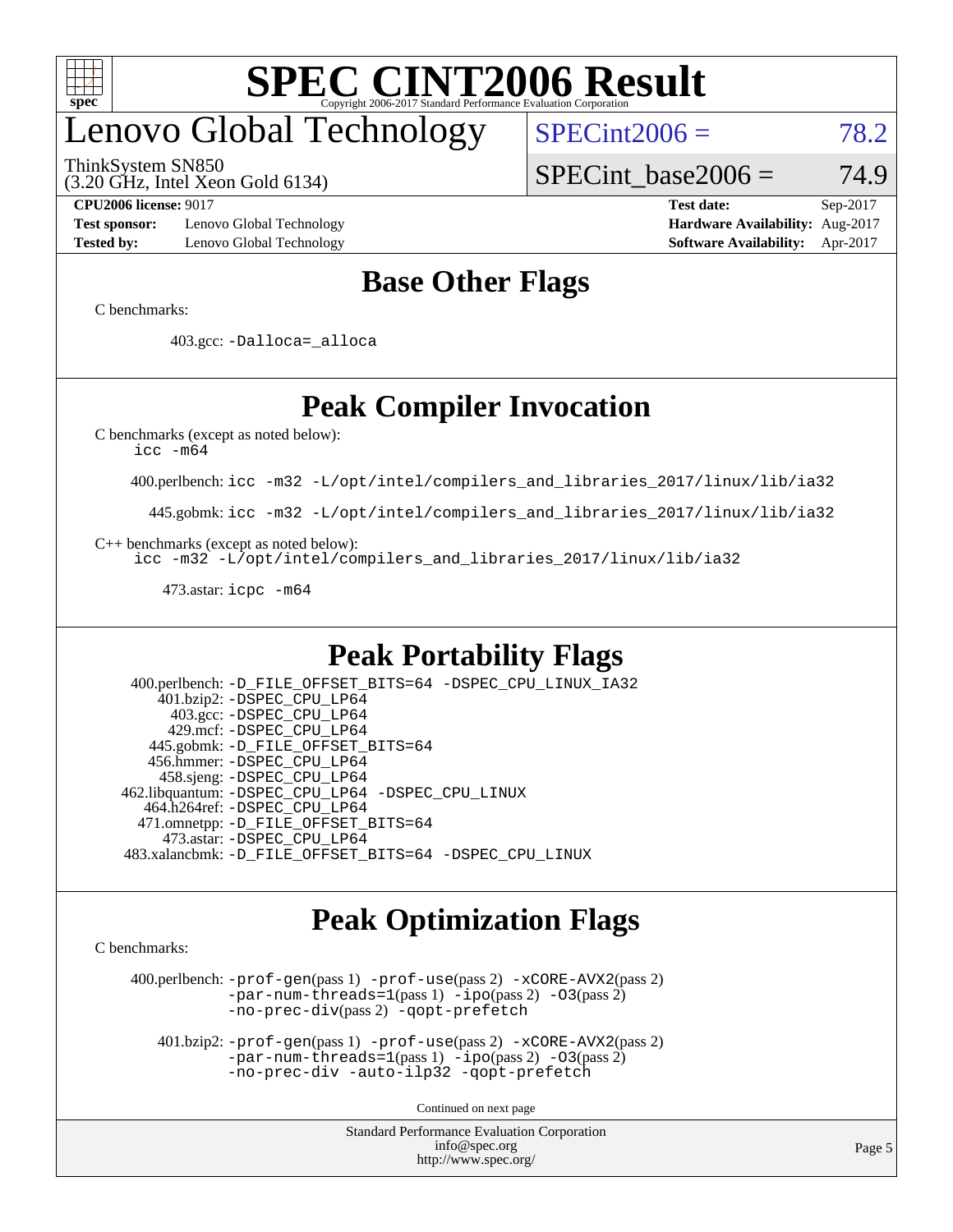

## enovo Global Technology

ThinkSystem SN850

 $SPECint2006 = 78.2$  $SPECint2006 = 78.2$ 

(3.20 GHz, Intel Xeon Gold 6134)

 $SPECTnt\_base2006 = 74.9$ 

**[Test sponsor:](http://www.spec.org/auto/cpu2006/Docs/result-fields.html#Testsponsor)** Lenovo Global Technology **[Hardware Availability:](http://www.spec.org/auto/cpu2006/Docs/result-fields.html#HardwareAvailability)** Aug-2017 **[Tested by:](http://www.spec.org/auto/cpu2006/Docs/result-fields.html#Testedby)** Lenovo Global Technology **[Software Availability:](http://www.spec.org/auto/cpu2006/Docs/result-fields.html#SoftwareAvailability)** Apr-2017

**[CPU2006 license:](http://www.spec.org/auto/cpu2006/Docs/result-fields.html#CPU2006license)** 9017 **[Test date:](http://www.spec.org/auto/cpu2006/Docs/result-fields.html#Testdate)** Sep-2017

### **[Peak Optimization Flags \(Continued\)](http://www.spec.org/auto/cpu2006/Docs/result-fields.html#PeakOptimizationFlags)**

|                      | $403.\text{sec}: -x \text{CORE-AVX2}$ -ipo -03 -no-prec-div -inline-calloc<br>-gopt-malloc-options=3 -auto-ilp32                                                                                                                                   |
|----------------------|----------------------------------------------------------------------------------------------------------------------------------------------------------------------------------------------------------------------------------------------------|
|                      | 429.mcf: -xCORE-AVX2 -ipo -03 -no-prec-div -parallel<br>-gopt-prefetch -auto-p32                                                                                                                                                                   |
|                      | 445.gobmk: -prof-gen(pass 1) -prof-use(pass 2) -xCORE-AVX2(pass 2)<br>$-par-num-threads=1(pass 1) -ipo(pass 2) -03(pass 2)$<br>$-no\text{-}prec\text{-div}(pass 2)$                                                                                |
|                      | $456.$ hmmer: basepeak = yes                                                                                                                                                                                                                       |
|                      | $458 \text{.}$ sjeng: $-\text{prof-gen(pass 1)} - \text{prof-use(pass 2)} - \text{xCORE-AVX2(pass 2)}$<br>$-par-num-threads=1(pass 1) -ipo(pass 2) -03(pass 2)$<br>-no-prec-div(pass 2) -unroll4                                                   |
|                      | $462$ .libquantum: basepeak = yes                                                                                                                                                                                                                  |
|                      | $464.h264 \text{ref}$ : basepeak = yes                                                                                                                                                                                                             |
| $C_{++}$ benchmarks: |                                                                                                                                                                                                                                                    |
|                      | 471.omnetpp: $-$ prof $-$ gen(pass 1) $-$ prof $-$ use(pass 2) $-$ xCORE $-$ AVX2(pass 2)<br>$-par-num-threads=1(pass 1) -ipo(pass 2) -03(pass 2)$<br>-no-prec-div(pass 2) -qopt-ra-region-strategy=block<br>-Wl,-z, muldefs -L/sh10.2 -lsmartheap |
|                      | 473.astar: -xCORE-AVX2 -ipo -03 -no-prec-div -qopt-prefetch<br>$-$ auto-p32 -Wl,-z, muldefs -L/sh10.2 -lsmartheap64                                                                                                                                |
|                      | 483.xalancbmk: -xCORE-AVX2 -ipo -03 -no-prec-div -qopt-prefetch<br>-Wl,-z, muldefs -L/sh10.2 -lsmartheap                                                                                                                                           |

### **[Peak Other Flags](http://www.spec.org/auto/cpu2006/Docs/result-fields.html#PeakOtherFlags)**

[C benchmarks](http://www.spec.org/auto/cpu2006/Docs/result-fields.html#Cbenchmarks):

403.gcc: [-Dalloca=\\_alloca](http://www.spec.org/cpu2006/results/res2017q4/cpu2006-20170918-50006.flags.html#b403.gcc_peakEXTRA_CFLAGS_Dalloca_be3056838c12de2578596ca5467af7f3)

The flags files that were used to format this result can be browsed at <http://www.spec.org/cpu2006/flags/Intel-ic17.0-official-linux64-revF.html> <http://www.spec.org/cpu2006/flags/Lenovo-Platform-Flags-V1.2-SKL-C.20171004.html>

You can also download the XML flags sources by saving the following links:

<http://www.spec.org/cpu2006/flags/Intel-ic17.0-official-linux64-revF.xml> <http://www.spec.org/cpu2006/flags/Lenovo-Platform-Flags-V1.2-SKL-C.20171004.xml>